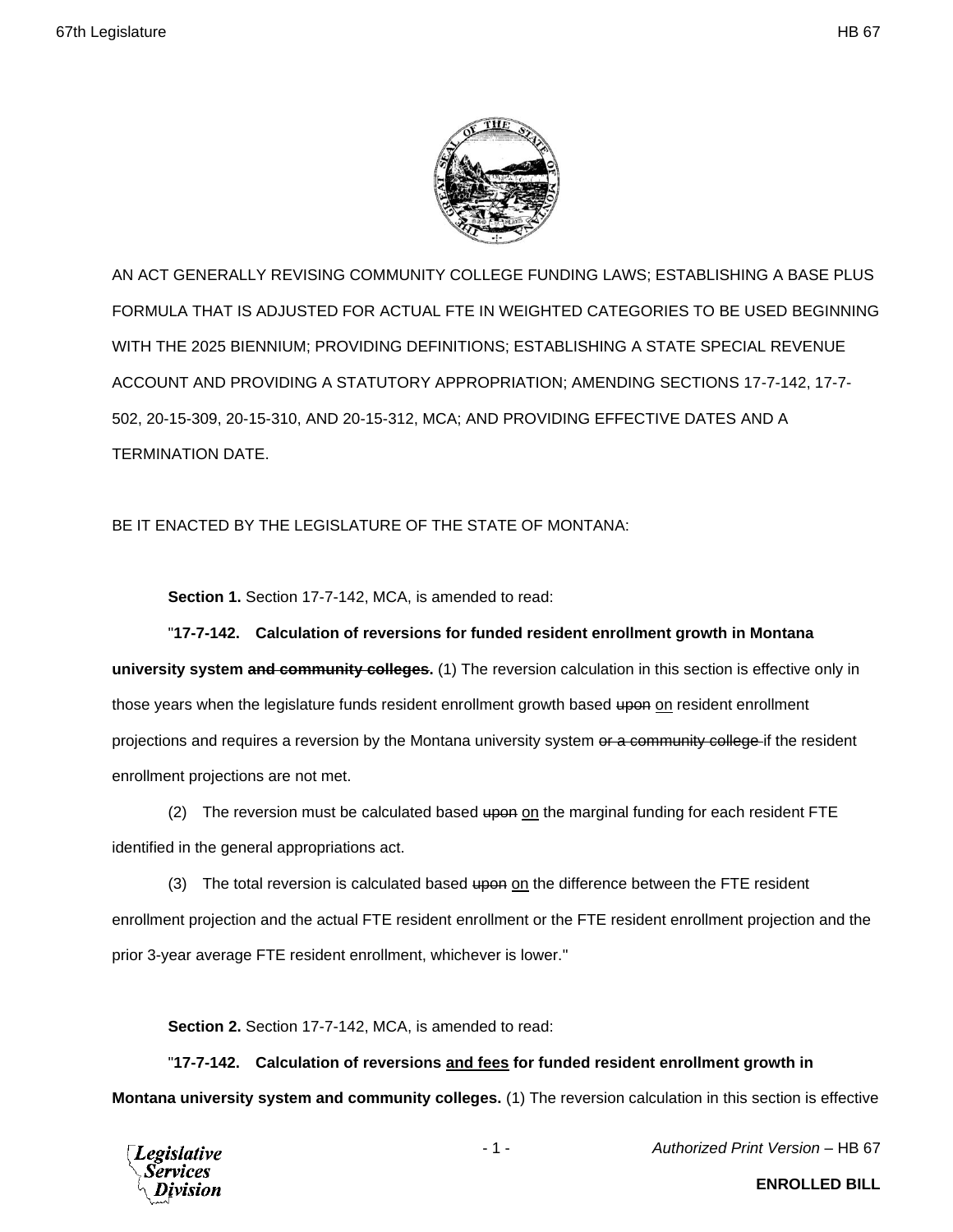only in those years when the legislature funds resident enrollment growth based upon on resident enrollment projections and requires a reversion by the Montana university system or a community college if the resident enrollment projections are not met.

(2) The reversion must be calculated based upon on the marginal funding for each resident FTE identified in the general appropriations act.

(3) The total reversion is calculated based upon on the difference between the FTE resident enrollment projection and the actual FTE resident enrollment or the FTE resident enrollment projection and the prior 3-year average FTE resident enrollment, whichever is lower.

(4) For a community college, any difference calculated under subsection (3) must be paid as a fee to the community college FTE adjustment account established in [section 6]."

**Section 3.** Section 17-7-502, MCA, is amended to read:

"**17-7-502. Statutory appropriations -- definition -- requisites for validity.** (1) A statutory appropriation is an appropriation made by permanent law that authorizes spending by a state agency without the need for a biennial legislative appropriation or budget amendment.

(2) Except as provided in subsection (4), to be effective, a statutory appropriation must comply with both of the following provisions:

(a) The law containing the statutory authority must be listed in subsection (3).

(b) The law or portion of the law making a statutory appropriation must specifically state that a statutory appropriation is made as provided in this section.

(3) The following laws are the only laws containing statutory appropriations: 2-17-105; 5-11-120; 5-11- 407; 5-13-403; 5-13-404; 7-4-2502; 10-1-108; 10-1-1202; 10-1-1303; 10-2-603; 10-2-807; 10-3-203; 10-3-310; 10-3-312; 10-3-314; 10-3-802; 10-3-1304; 10-4-304; 15-1-121; 15-1-218; 15-31-1004; 15-31-1005; 15-35-108; 15-36-332; 15-37-117; 15-39-110; 15-65-121; 15-70-101; 15-70-130; 15-70-433; 16-11-119; 16-11-509; 17-3- 106; 17-3-212; 17-3-222; 17-3-241; 17-6-101; 17-7-215; 18-11-112; 19-3-319; 19-3-320; 19-6-404; 19-6-410; 19-9-702; 19-13-604; 19-17-301; 19-18-512; 19-19-305; 19-19-506; 19-20-604; 19-20-607; 19-21-203; 20-8- 107; 20-9-534; 20-9-622; 20-9-905; [section 6]; 20-26-617; 20-26-1503; 22-1-327; 22-3-116; 22-3-117; 22-3- 1004; 23-4-105; 23-5-306; 23-5-409; 23-5-612; 23-7-301; 23-7-402; 30-10-1004; 37-43-204; 37-50-209; 37-54-

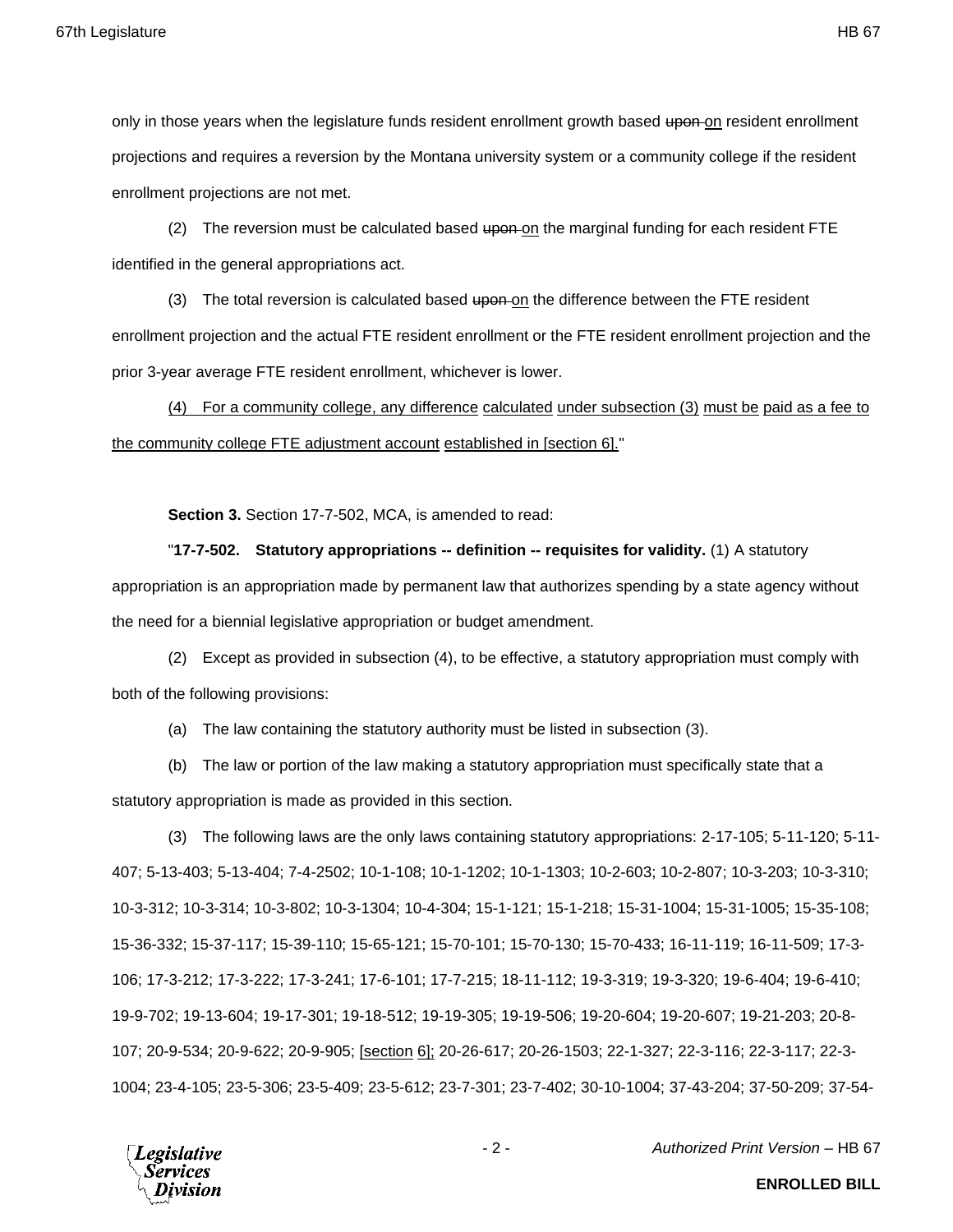113; 39-71-503; 41-5-2011; 42-2-105; 44-4-1101; 44-12-213; 44-13-102; 50-1-115; 53-1-109; 53-6-148; 53-9- 113; 53-24-108; 53-24-206; 60-11-115; 61-3-321; 61-3-415; 67-1-309; 69-3-870; 69-4-527; 75-1-1101; 75-5- 1108; 75-6-214; 75-11-313; 75-26-308; 76-13-151; 76-13-150; 76-17-103; 76-22-109; 77-1-108; 77-2-362; 80- 2-222; 80-4-416; 80-11-518; 80-11-1006; 81-1-112; 81-1-113; 81-7-106; 81-7-123; 81-10-103; 82-11-161; 85-2- 526; 85-20-1504; 85-20-1505; [ 85-25-102]; 87-1-603; 90-1-115; 90-1-205; 90-1-504; 90-6-331; and 90-9-306.

(4) There is a statutory appropriation to pay the principal, interest, premiums, and costs of issuing, paying, and securing all bonds, notes, or other obligations, as due, that have been authorized and issued pursuant to the laws of Montana. Agencies that have entered into agreements authorized by the laws of Montana to pay the state treasurer, for deposit in accordance with 17-2-101 through 17-2-107, as determined by the state treasurer, an amount sufficient to pay the principal and interest as due on the bonds or notes have statutory appropriation authority for the payments. (In subsection (3): pursuant to sec. 10, Ch. 360, L. 1999, the inclusion of 19-20-604 terminates contingently when the amortization period for the teachers' retirement system's unfunded liability is 10 years or less; pursuant to sec. 73, Ch. 44, L. 2007, the inclusion of 19-6-410 terminates contingently upon the death of the last recipient eligible under 19-6-709(2) for the supplemental benefit provided by 19-6-709; pursuant to sec. 27, Ch. 285, L. 2015, and sec. 1, Ch. 292, L. 2015, the inclusion of 53-9-113 terminates June 30, 2021; pursuant to sec. 6, Ch. 291, L. 2015, the inclusion of 50-1-115 terminates June 30, 2021; pursuant to sec. 5, Ch. 383, L. 2015, the inclusion of 85-25-102 is effective on occurrence of contingency; pursuant to sec. 6, Ch. 423, L. 2015, the inclusion of 22-3-116 and 22-3-117 terminates June 30, 2025; pursuant to sec. 33, Ch. 457, L. 2015, the inclusion of 20-9-905 terminates December 31, 2023; pursuant to sec. 12, Ch. 55, L. 2017, the inclusion of 37-54-113 terminates June 30, 2023; pursuant to sec. 4, Ch. 122, L. 2017, the inclusion of 10-3-1304 terminates September 30, 2025; pursuant to sec. 55, Ch. 151, L. 2017, the inclusion of 30-10-1004 terminates June 30, 2021; pursuant to sec. 1, Ch. 213, L. 2017, the inclusion of 90-6-331 terminates June 30, 2027; pursuant to secs. 5, 8, Ch. 284, L. 2017, the inclusion of 81-1-112, 81-1-113, and 81-7-106 terminates June 30, 2023; pursuant to sec. 1, Ch. 340, L. 2017, the inclusion of 22-1-327 terminates July 1, 2023; pursuant to sec. 10, Ch. 374, L. 2017, the inclusion of 76-17- 103 terminates June 30, 2027; pursuant to sec. 5, Ch, 50, L. 2019, the inclusion of 37-50-209 terminates September 30, 2023; pursuant to sec. 1, Ch. 408, L. 2019, the inclusion of 17-7-215 terminates June 30, 2029; pursuant to secs. 11, 12, and 14, Ch. 343, L. 2019, the inclusion of 15-35-108 terminates June 30, 2027;

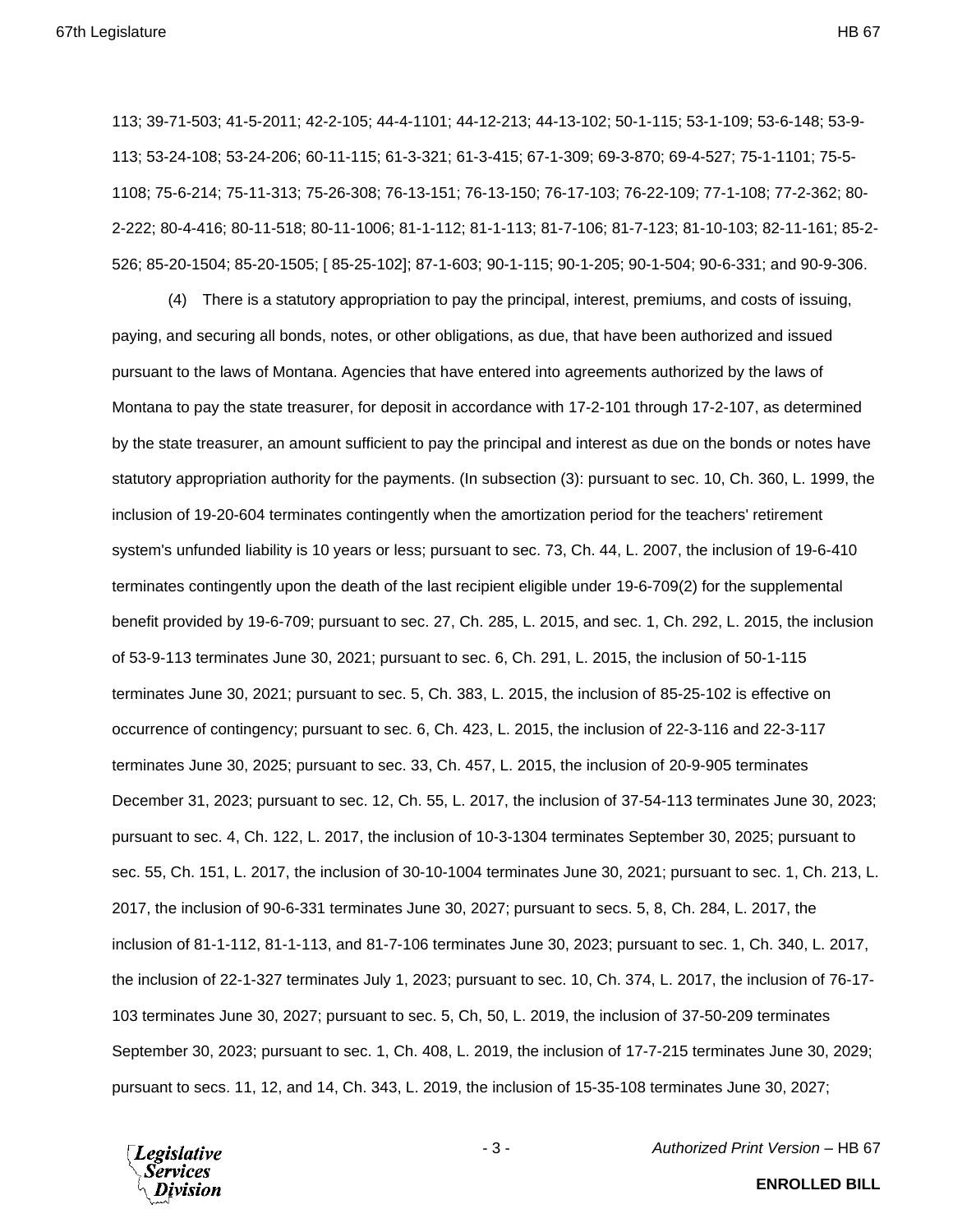pursuant to sec. 7, Ch. 465, L. 2019, the inclusion of 85-2-526 terminates July 1, 2023; and pursuant to sec. 5, Ch. 477, L. 2019, the inclusion of 10-3-802 terminates June 30, 2023.)"

**Section 4.** Section 20-15-309, MCA, is amended to read:

"**20-15-309. Proposed budget Biennial budgeting.** The board of trustees of a community college district shall submit a proposed budget enrollment projections and other data necessary for calculating the state appropriation under 20-15-310 to the board of regents by August 15 1 immediately preceding each regular legislative session. The proposed budget shall be for the next biennium and in a form approved by the state budget director and the commissioner of higher education and shall be calculated in the same manner as the operating budget described in 20-15-312. The board of regents shall review the proposed budget and all its components and make any changes it determines necessary. By the following September 1, the board of regents shall submit its proposal for funding the community colleges to the budget director and the legislative fiscal analyst."

**Section 5.** Section 20-15-310, MCA, is amended to read:

"**20-15-310. Appropriation -- definitions.** (1) As used in [section 6] and this section, the following definitions apply:

(a) "Adjusted base" means the state appropriation to a community college in the base year minus any one-time-only legislative appropriations, except for one-time-only legislative appropriations made for fiscal year 2022, and appropriations for auditing purposes, as well as any reversion pursuant to 17-7-142 before July 1, 2023, and adjusted for actual weighted FTE as determined by the commissioner of higher education in [section 6(2)], then multiplied by the inflationary factor for the second year of the current biennium.

(b) "Base year" means the first year of the current biennium.

(c) "Concurrent enrollment" means the form of dual enrollment through which a high school student receives instruction in a community college course from a high school instructor.

(d) "CTE FTE" means the FTE derived from students in courses determined by the commissioner of higher education to be career and technical education, based on national standard course classifications. For the purposes of the community college funding formula, FTE generated from a dual enrollment CTE course



- 4 - *Authorized Print Version* – HB 67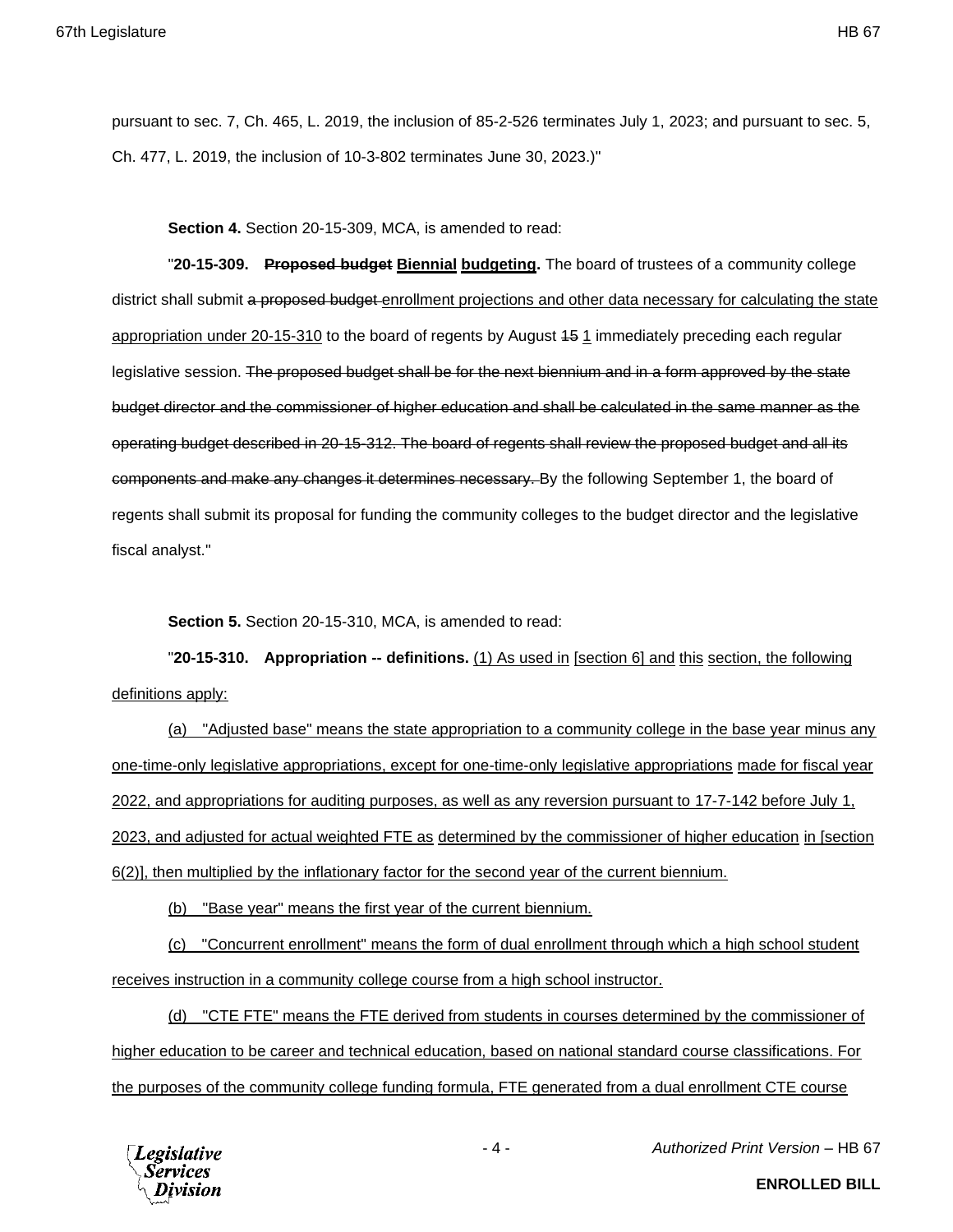must be included in the calculation of CTE FTE and not in the concurrent enrollment or early college FTE categories.

(e) "Dual enrollment" means the circumstance in which a high school student is enrolled in both the student's high school and in a community college.

(f) "Early college" means the form of dual enrollment through which a high school student receives instruction in a community college course from a faculty member of the community college.

(g) "FTE" or "full-time equivalent" means the total number of undergraduate resident student credit hours in an academic year divided by 30.

(h) "FTE categories" means CTE FTE, general education FTE, the FTE derived from concurrent enrollment, and the FTE derived from early college. For the purposes of the community college funding formula, FTE generated from a dual enrollment CTE course must be included in the calculation of CTE FTE and not in the concurrent enrollment or early college FTE categories.

(i) "FTE decrease funding factor" means a dollar figure for each year of the ensuing biennium that is determined by the legislature and must be specified in the appropriations act appropriating funds to the community colleges for each biennium.

 $(i)$  "FTE increase funding factor" means a dollar figure for each year of the ensuing biennium that is determined by the legislature and must be specified in the appropriations act appropriating funds to the community colleges for each biennium.

(k) "FTE weighting factor" means a multiplier that is applied to changes in resident FTE in each of the FTE categories and that is determined by the legislature and must be specified in the appropriations act appropriating funds to the community colleges for each biennium.

(l) "General education FTE" means the FTE derived from non-dual-enrollment students in courses determined by the commissioner of higher education to not be career and technical education, based on national standard course classifications.

(m) "Inflationary factor" means the percentage calculated pursuant to 20-9-326, not to exceed 3% and subject to final determination by the legislature as specified in the appropriations act appropriating funds to the community colleges for each biennium.

(n) "Weighted FTE" means the sum of the FTE in each FTE category multiplied by the corresponding



- 5 - *Authorized Print Version* – HB 67

**ENROLLED BILL**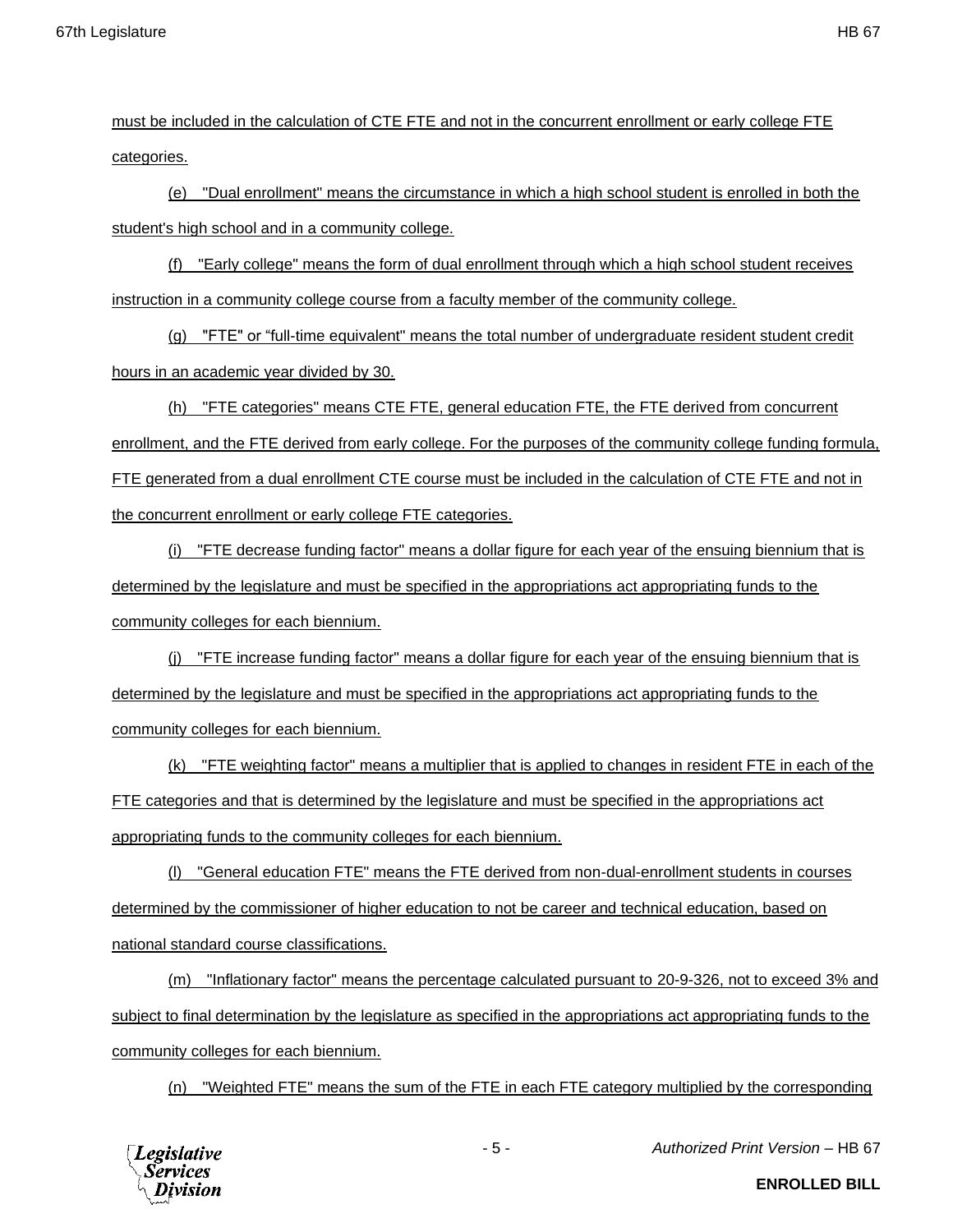## FTE weighting factor.

 $(4)(2)$  It is the intent of the legislature that all community college spending, other than from restricted funds, designated funds, or funds generated by an optional, voted levy, be governed by the provisions of this part and the state general appropriations act.

 $\frac{2}{3}$  (a) The state general fund appropriation for each community college must be determined as follows:

(a) For the first year of the next biennium, multiply the adjusted base by the inflationary factor for the first year of the next biennium, and to this number add the result of multiplying:

(i) any change in the projected weighted resident FTE changes for the first year of the next biennium from the actual weighted resident FTE in the base year; and

(ii) the FTE decrease funding factor or the FTE increase funding factor as appropriate for the first year of the next biennium.

(b) For the second year of the next biennium, multiply the adjusted base by the inflationary factor for the first year of the next biennium, multiply this result by the inflationary factor for the second year of the next biennium, and to this number add the result of multiplying:

(i) any change in the projected weighted resident FTE changes for the second year of the next biennium from the actual weighted resident FTE in the base year; and

(ii) the FTE decrease funding factor or the FTE increase funding factor as appropriate for the second year of the next biennium.

(i) multiply the variable cost of education per student by the full-time equivalent student count and add the budget amount for the fixed cost of education; and

 $(iii)$  multiply the total in subsection  $(2)(a)(i)$  by the state share.

(b) The variable cost of education per student, the budget amount for fixed costs, and the state share for each community college must be determined by the legislature. The state share for each community college, expressed as a percentage, and the variable cost of education per student must be specified in the appropriations act appropriating funds to the community colleges for each biennium.

(3) Except as provided in subsection (4), the state general fund appropriation for each full-time equivalent resident student at a community college may not exceed the weighted average of state support per



- 6 - *Authorized Print Version* – HB 67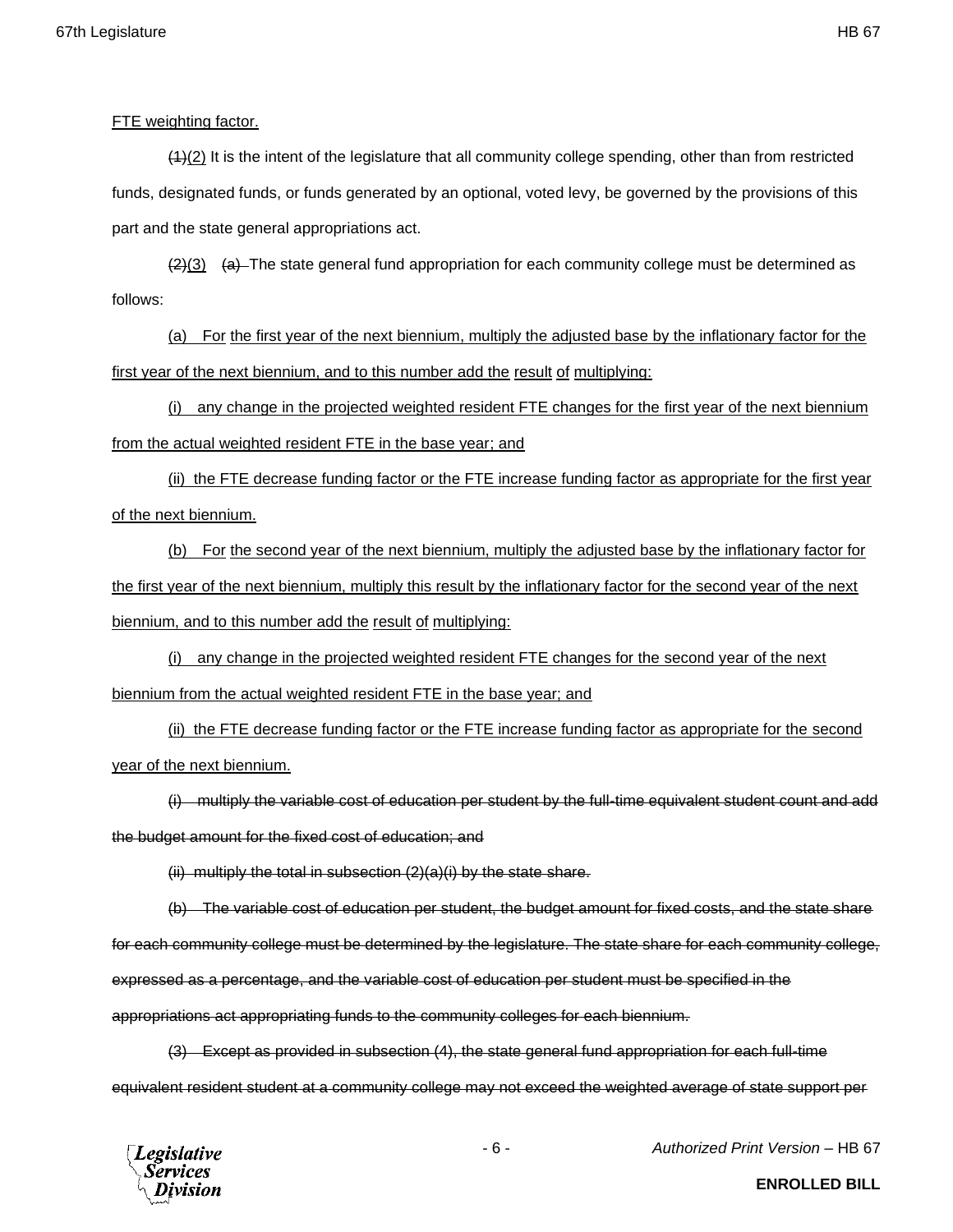resident full-time equivalent student among community colleges and 2-year and 4-year campuses of the Montana university system in the most recent year plus an amount equal to two standard deviations of the most recent 6 years of weighted averages of state support per resident full-time equivalent student among

community colleges and 2-year and 4-year campuses of the Montana university system.

(4) If enrollment for a community college is less than 200 full-time equivalent resident students for 2 consecutive fiscal years, the maximum state general fund appropriation in the subsequent fiscal year for that community college may not exceed the lesser of:

(a) the weighted average of state support per resident full-time equivalent student within the Montana university system; or

(b) the weighted average of state support per resident full-time equivalent student within the community college system.

(5) At any time enrollment at a community college falls below 200 full-time equivalent resident students, the community college shall submit a business plan to the board of regents for review, approval, and monitoring. The business plan must include identifying what measures the community college will take to increase enrollment. The plan must be submitted to the board of regents within 1 month after enrollment falls below 200 full-time equivalent resident students.

(6) The student count may not include those enrolled in community service courses as defined by the board of regents.

(7) As used in this section, the following definitions apply:

( a) "Adjusted cost of education" means the cost of education minus any reversion calculated under 17-7-142, expenditures from one-time-only legislative appropriations, and expenditures funded by local mill levies provided for in 2-9-212 and 20-9-501 in excess of the 2012 mill levy levels.

(b) "Cost of education" means the actual costs incurred by the community colleges during the budget base fiscal year, as reported on the current unrestricted operating fund schedule that is statutorily required to be submitted to the board of regents.

(c) "Fixed cost of education" means that portion of the adjusted cost of education, as determined by the legislature, that is not influenced by increases or decreases in student enrollment.

(d) "Variable cost of education per student" means that portion of the adjusted cost of education, as

**Legislative Services** Division

- 7 - *Authorized Print Version* – HB 67

**ENROLLED BILL**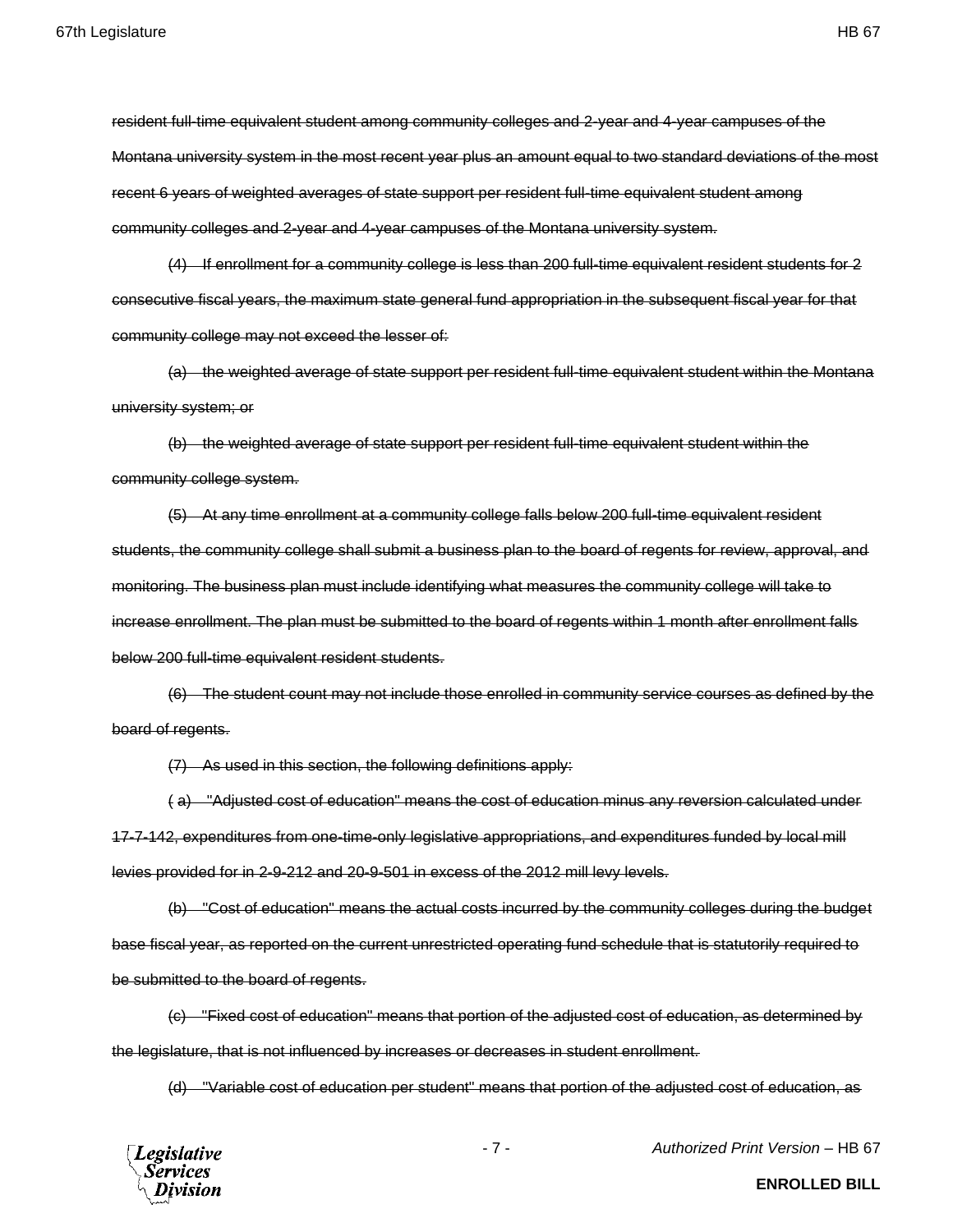determined by the legislature, that is subject to change as a result of increases or decreases in student enrollment, divided by the actual student enrollment during the budget base fiscal year."

**Section 6. Adjustments based on actual weighted FTE -- special revenue account -- statutory appropriation.** (1) There is a community college FTE adjustment account in the state special revenue fund provided for in 17-2-102. The account is statutorily appropriated, as provided in 17-7-502, to the commissioner of higher education for the purposes described in this section.

(2) Beginning at the end of fiscal year 2024, at the end of each fiscal year the commissioner of higher education, utilizing the FTE decrease funding factor and the FTE increase funding factor as appropriate, shall determine the fiscal impacts resulting from the weighted FTE projections on which that fiscal year's state appropriation to a community college was based, pursuant to 20-15-310, and the fiscal impacts that would have resulted had the actual weighted FTE for that fiscal year been used to determine that fiscal year's state appropriation and shall determine any overpayment or underpayment to the community college for that fiscal year.

(3) At the end of each odd fiscal year, the commissioner shall calculate the net underpayment or overpayment resulting from the underpayment or overpayment of the prior fiscal year and current fiscal year determined under subsection (2) and:

(a) the commissioner shall distribute any net underpayment determined under this subsection (3) to a community college from the community college FTE adjustment account by October 15 of the current calendar year; or

(b) a community college receiving a net overpayment determined under this subsection (3) shall pay a fee equal to the overpayment to the commissioner by October 15 of the current calendar year for deposit in the community college FTE adjustment account.

**Section 7.** Section 20-15-312, MCA, is amended to read:

"**20-15-312. Calculation and approval of operating budget.** (1) Annually by September 1, the board of trustees of a community college shall submit an operating budget to the board of regents for their review. The operating budget of the community college must be financed in the following manner:



- 8 - *Authorized Print Version* – HB 67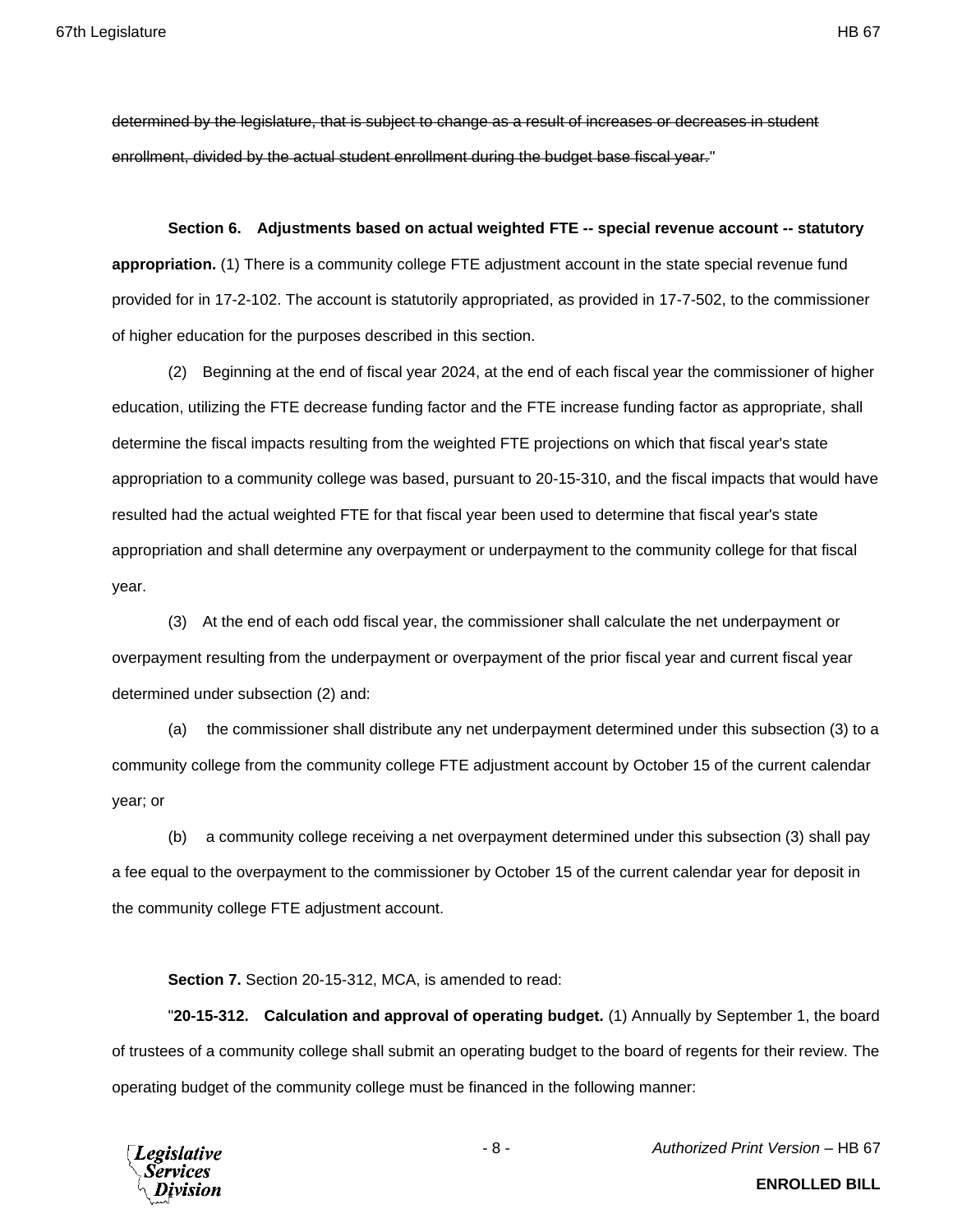(a) The general fund appropriation must be determined pursuant to 20-15-310.

(b) The mandatory levy amount <del>must represent a specific percentage of the combined total of the</del> fixed cost of education and the variable cost of education, as those terms are defined in 20-15-310, and as determined by the legislature. This percentage must be specified as a percentage of the operating budget for each community college by the board of trustees of the district and approved by the board of regents.

(c) The funding obtained pursuant to subsections (1)(a) and (1)(b) plus the revenue derived from tuition and fee schedules approved by the board of regents and unrestricted income from any other source is the amount of the unrestricted budget. A detailed expenditure schedule for the unrestricted budget must be submitted to the board of regents for their review and approval.

(d) The amount estimated to be raised by the voted levy must be detailed separately in an expenditure schedule.

(e) The spending of each restricted or designated funding source must be detailed separately in an expenditure schedule.

(f) The expenditure schedules provided in subsections  $(1)(c)$  through  $(1)(e)$  represent the total operating budget of the community college.

(2) The board of regents shall review the proposed total operating budget and all its components and make any changes it determines necessary. The board of trustees of a community college district shall operate within the limits of the operating budget approved by the board of regents."

**Section 8. Transition.** The legislature intends that fiscal years 2022 and 2023 be governed by the current community college funding formula and that revisions to the formula in [this act] be used in the appropriations process for fiscal year 2024 and thereafter. For the 2025 biennium and each subsequent biennium, the community colleges shall provide FTE projections and other necessary data in order to implement the changes to the funding formula as described in 20-15-309, 20-15-310, and [section 6].

**Section 9. Codification instruction.** [Section 6] is intended to be codified as an integral part of Title 20, chapter 15, part 3, and the provisions of Title 20, chapter 15, part 3, apply to [section 6].



- 9 - *Authorized Print Version* – HB 67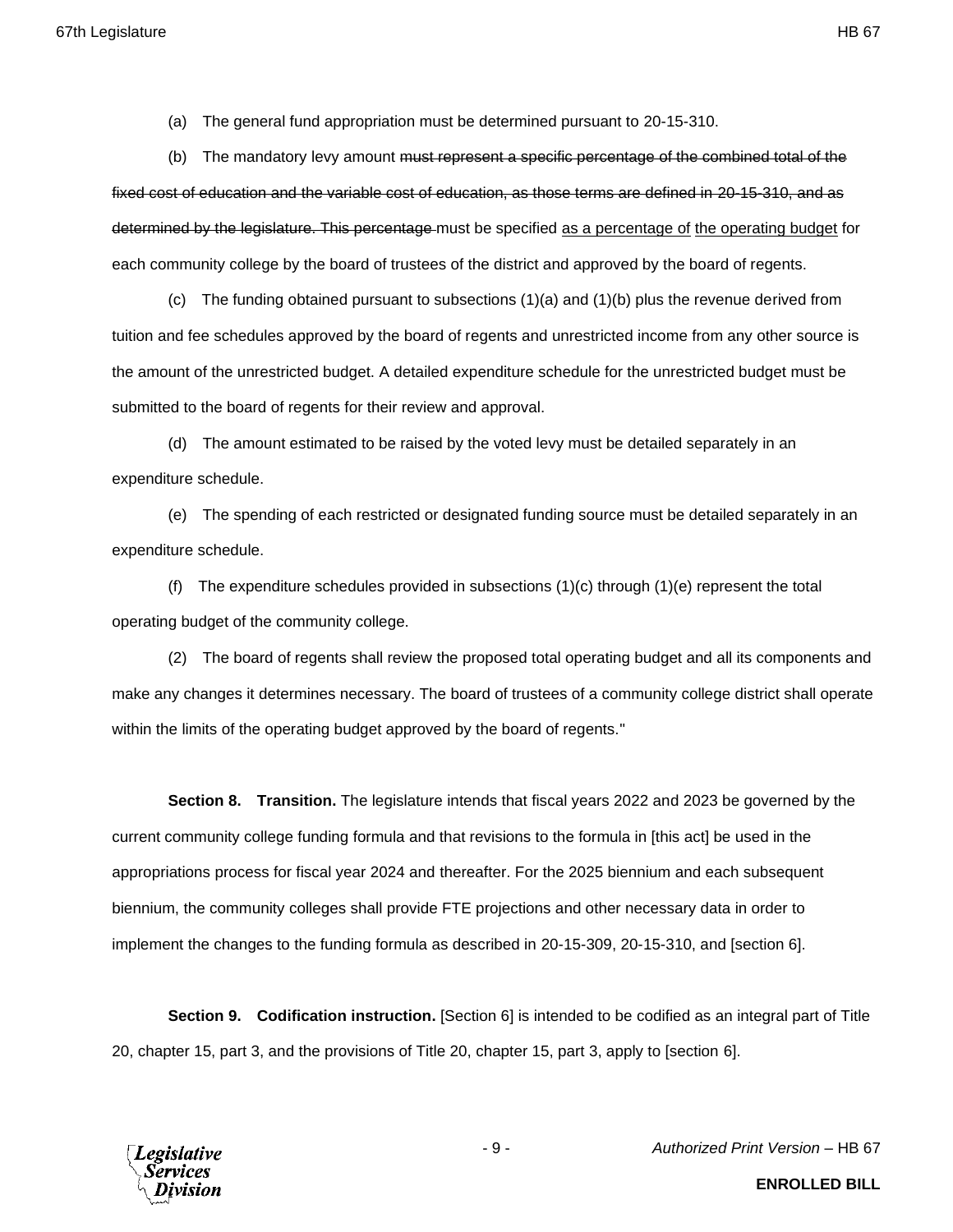**Section 10. Effective dates – applicability.** (1) Except as provided in subsections (2) and (3), [this act] is effective July 1, 2021.

(2) [Sections 1 and 7] are effective July 1, 2023.

(3) [Section 6] is effective January 1, 2023, and applies to community college appropriations and budgets for fiscal years beginning on or after July 1, 2023.

**Section 11. Termination.** [Section 2] terminates June 30, 2023.

- END -

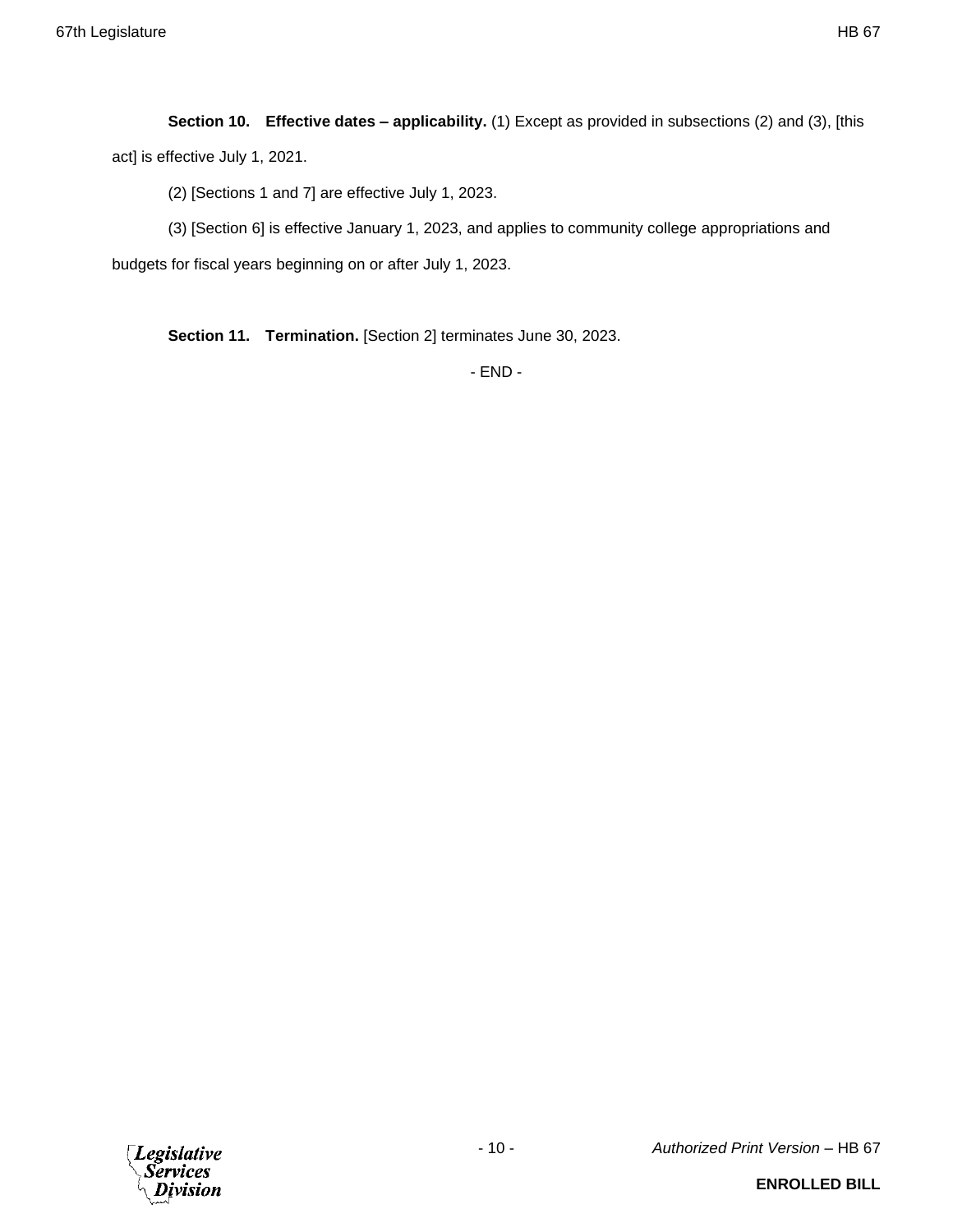I hereby certify that the within bill,

HB 67, originated in the House.

Chief Clerk of the House

Speaker of the House

| Signed this | aav  |
|-------------|------|
| $\Omega$    | ンロウィ |

\_\_\_\_\_\_\_\_\_\_\_\_\_\_\_\_\_\_\_\_\_\_\_\_\_\_\_\_\_\_\_\_\_\_\_\_\_\_\_\_\_\_\_

\_\_\_\_\_\_\_\_\_\_\_\_\_\_\_\_\_\_\_\_\_\_\_\_\_\_\_\_\_\_\_\_\_\_\_\_\_\_\_\_\_\_\_

President of the Senate

| Sianed this |  |
|-------------|--|
| $\Omega$    |  |

\_\_\_\_\_\_\_\_\_\_\_\_\_\_\_\_\_\_\_\_\_\_\_\_\_\_\_\_\_\_\_\_\_\_\_\_\_\_\_\_\_\_\_